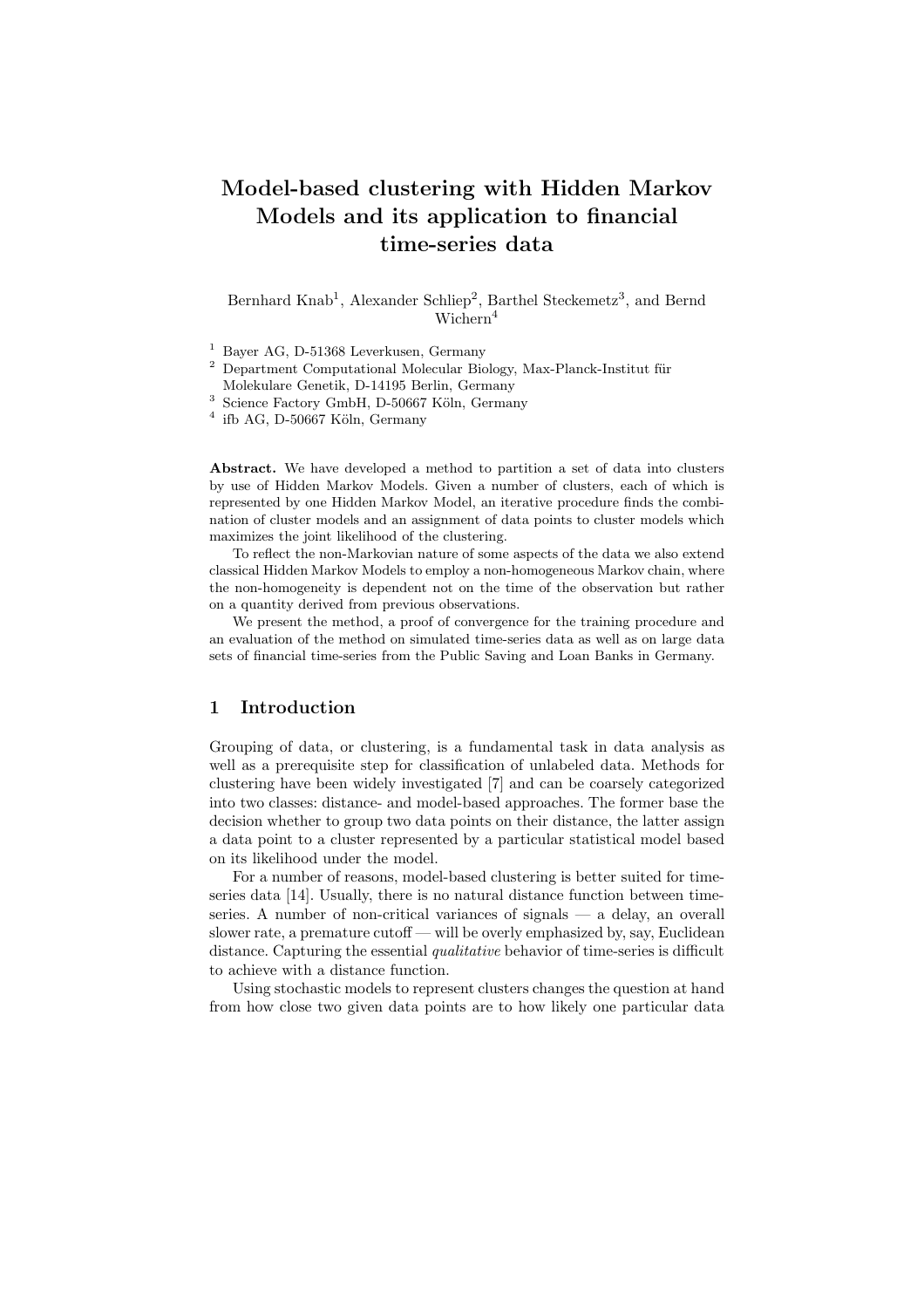point is under model. Often, the latter question is easier to answer as we will demonstrate for our particular application. Also, one can expect a larger robustness with respect to noise in the data virtue of the stochastic model. As it is straight-forward to generate artificial data given a model-based clustering, an analysis of the clustering quality based on the *predictive* performance of the inferred set of models becomes possible.



**Fig. 1.** The general assumption regarding the nature of the data: A mixture of realizations from unobservable abstract classes is observed. Stochastic models corresponding to those abstract classes should then be inferred.

Our approach of using Hidden Markov Models (HMMs) as clusters is motivated by the well known k-Means algorithm [7]. In [9] it has been realized that an analogon of  $k$ -means can be used for model-based clustering. This has been implemented for multi-variate Gaussians in  $[15]$ . In the k-Means algorithm the median is used to represent a cluster and a clustering is computed by an iterative application of the following steps.

- 1. Assign each data point to its closest median, and
- 2. Re-compute the median for each of the clusters.

When going over to HMMs as cluster representatives two modifications are necessary. The criterion for the re-assignment of data points to clusters is maximization of the likelihood of the data points. The re-computation of clusters is done by training the cluster models with the Baum-Welch reestimation algorithm [1,2]. From a computational point of view the main difference lies in the necessity of the nested iterative procedure.

The savings and loan bank application we considered implied contractual constraints which violated the Markovian assumption inherent in *classical* HMMs. We could account for these constraints by a model extension, which can be thought of as a HMM based on a non-homogeneous Markov chain. However, the non-homogeneity was not conditioned on the time of the observation in the time-series but rather on a function summarizing and, hence, dependent on previous observations. This extension required only minor modifications to the various relevant HMM algorithms such as Baum-Welch. The clustering with the extended model provided a powerful modeling and analysis framework which improved the quality of the modeling substantially when compared with the methods previously used.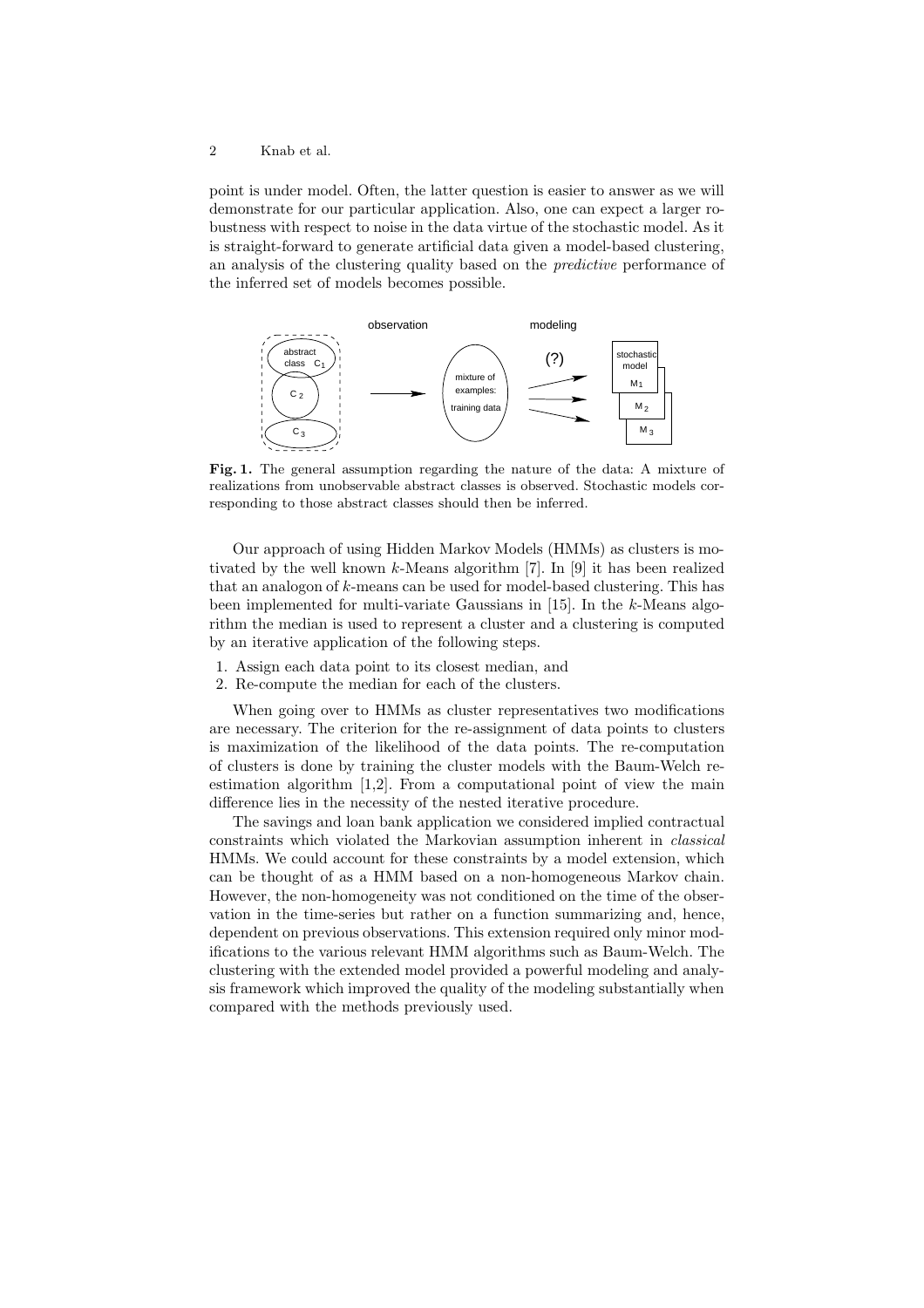This paper is organized as follows: After establishing notation and necessary concepts in Sec. 2 we introduce the algorithm, analyze its computational complexity and discuss implementational questions in Sec. 3. The setting of the application problem and the data used in the experimental validation is subsequently described. This motivates the following extension to non-homogeneous HMMs introduced in Sec. 5. Experimental results and a discussion conclude the paper.

## **2 Definitions and Notation**

Hidden Markov Models (HMMs) can be viewed as probabilistic functions of a Markov chain [4,16], where each state of the chain independently can produce emissions according to so-called emission probabilities or densities. We will restrict ourselves to univariate emission probability densities. Extensions to multivariates or mixtures thereof as well as discrete emissions are routine.

**Definition 1 (Hidden Markov Model).** Let  $O = (O_1, \ldots)$  be a sequence over an alphabet  $\Sigma$ . A Hidden Markov Model  $\lambda$  is fully determined by the following parameters:

- $S_i$ , the states  $i = 1, ..., N$ ,
- $\pi_i$ , the probability of starting in state  $S_i$ ,
- $a_{ij}$ , the transition probability from state  $S_i$  to  $S_j$ , and
- $b_i(\omega)$ , the emission probability density of a symbol  $\omega \in \Sigma$  in state  $S_i$ .

The obvious stochasticity constraints on the parameters apply. A more thorough and very readable introduction to HMMs can be found in [17], respectively in one of several books [14,10,5,3]. The problem we will address can be formally defined as follows.

**Definition 2 (HMM Cluster Problem).** Given a set  $\mathcal{O} := \{O^1, O^2, \ldots, O^r\}$  $O<sup>n</sup>$  of n sequences, not necessarily of equal length, and a fixed integer  $K \ll$ *n*. Compute a partition  $\mathcal{C} = (C_1, C_2, \ldots, C_K)$  of  $\mathcal{O}$  and HMMs  $\lambda_1, \ldots, \lambda_K$ as to maximize the objective function

$$
f(\mathcal{C}) = \prod_{k=1}^{K} \prod_{O^i \in C_k} L(O^i | \lambda_k).
$$
 (1)

Here,  $L(O<sup>i</sup>| \lambda_k)$  denotes the likelihood function, i.e. the probability density for generating sequence  $O^i$  by model  $\lambda_k$ :

$$
L(Oi| \lambda_k) := P(Oi| \lambda_k).
$$
\n(2)

It has been implicitely discovered before, e.g. [20], that the problem of computing a k-means clustering can be formulated as a joint likelihood maximization problem.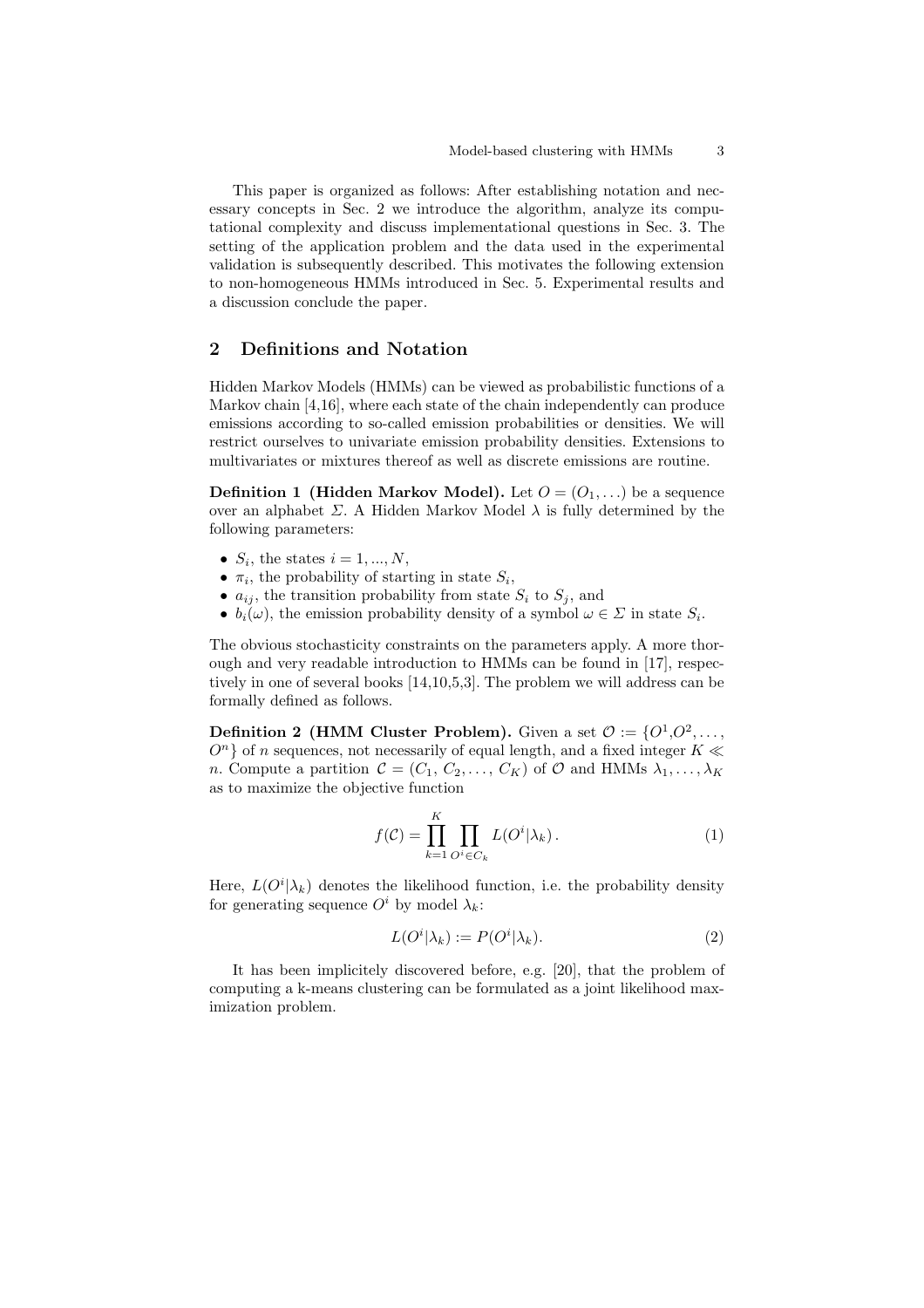## **3 The clustering algorithm**

Adapting the general outline of the k-means algorithm, we propose the following maximum likelihood algorithm to solve a HMM Cluster Problem, given K initial HMMs  $\lambda_1^0, \ldots, \lambda_K^0$ .

- 1. **Iteration**  $(t \in \{1, 2, \dots\})$ :
	- (a) Generate a new partitioning of the sequences by assigning each sequence  $O_i$  to the model k for which the likelihood  $L(O_i|\lambda_k^{t-1})$  is maximal.
	- (b) Calculate new parameters  $\lambda_1^t, \ldots, \lambda_K^t$  using the re-estimation algorithm for each model with their start parameters  $\lambda_1^{t-1}, \ldots, \lambda_K^{t-1}$  and their assigned sequences.
- 2. **Stop**, if the improvement of the objective function (1) is below a given threshold,  $\varepsilon$ , the grouping of the sequences does not change or a given iteration number is reached.

As there is a one-to-one correspondence between clusters and models we will use the terms interchangeably in the following.

### **Convergence**

The nested iteration scheme does indeed converge to a local maximum. How to avoid the usual practical problems with local maximization is described later.

**Theorem 1.** *The objective function* (1) *of the maximum likelihood algorithm is non-decreasing.*

**Proof:** Given the partitioning  $\mathcal{C}^t$  after the iteration t, the corresponding trained model parameters  $\lambda_k^t$  and the logarithm of objective function (1),  $\log f(\mathcal{C})$ . Then,

$$
\log f(C^t) = \sum_{k=1}^K \sum_{O^i \in C_k^t} \log L(O^i | \lambda_k^t)
$$
  
\n
$$
\leq \sum_{k=1}^K \sum_{O^i \in C_k^t} \max_{l=1...K} \log L(O^i | \lambda_l^t)
$$
  
\n
$$
= \sum_{k=1}^K \sum_{O^i \in C_k^{t+1}} \log L(O^i | \lambda_k^t)
$$
  
\n
$$
\leq \sum_{k=1}^K \sum_{O^i \in C_k^{t+1}} \log L(O^i | \lambda_k^{t+1})
$$
  
\n
$$
= \log f(C^{t+1}),
$$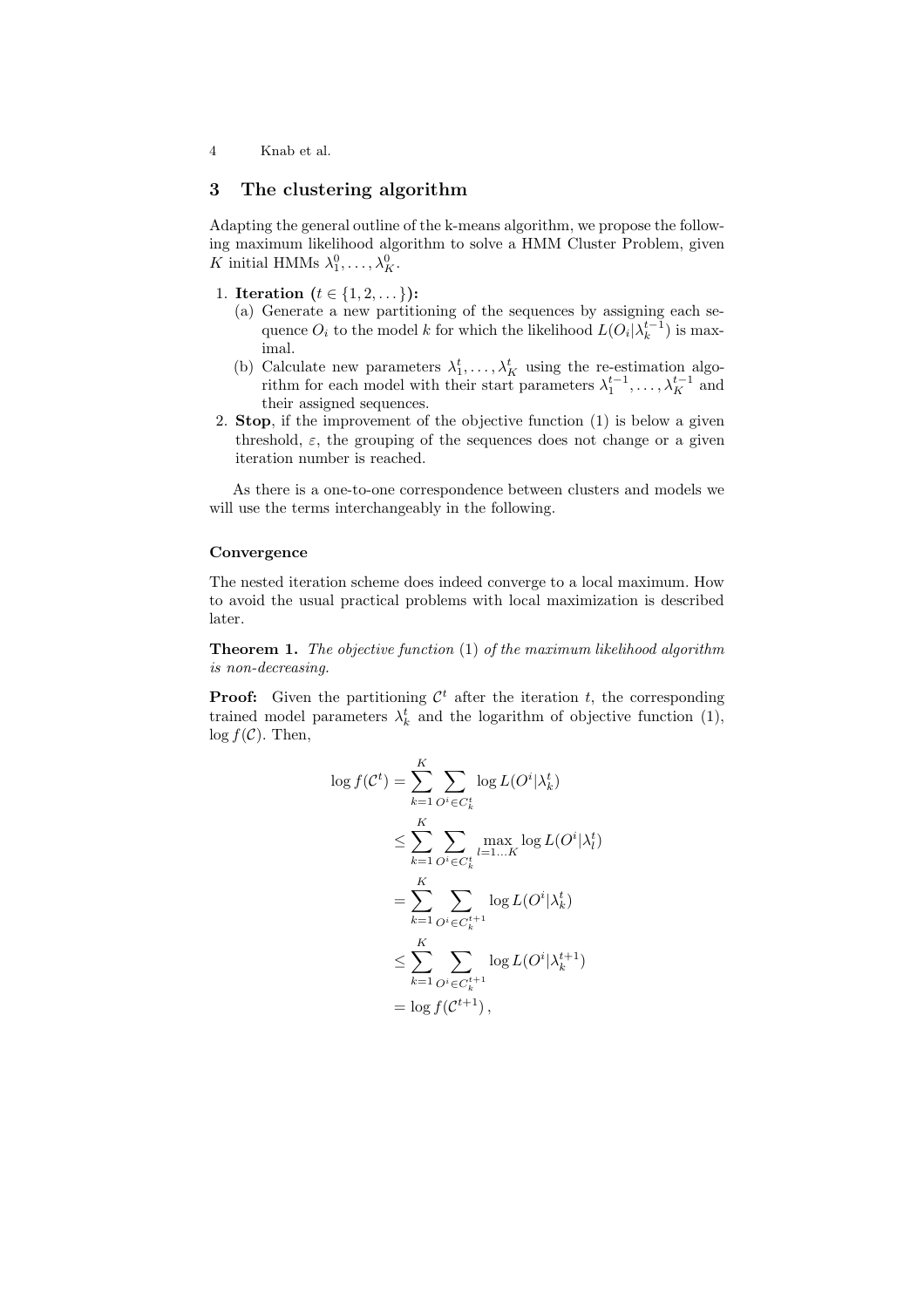and thus  $f(\mathcal{C}^t) \leq f(\mathcal{C}^{t+1})$ . The last inequality above follows as the likelihood of a single model is non-decreasing in re-estimation [17], i.e.  $L(O|\lambda_k^t) \leq$  $L(O|\lambda_k^{t+1}).$  $\Box$ 

#### **Complexity**

Given  $n$  sequences with maximal length  $T$  and  $K$  models with at most  $N$ states (and univariate density functions), the computational complexity, in slight abuse of the usual notation, of the re-estimation of the  $K$  models in step 1(b) is  $O(I_r n T N^2)$ , where  $I_r$  is an upper bound, typically dependent on the size of the input, for the number of iterations in the applied re-estimation algorithm. Assigning all sequences to the model with the highest likelihood needs  $O(nKT N^2)$  steps. Therefore, the complexity of the complete clustering algorithm is  $O(I_c n T N^2 (K+I_r))$ , where  $I_c$  is another bounding constant for the outer iteration. The bounds  $I_r$  and  $I_c$  seem both artificial and unjustly taken constant in the input. However, in practical HMM training over-fitting is often a more pressing problem than getting stuck in optima which are local but not global. This is routinely dealt with by limiting the number of Baum-Welch steps, which supports taking at least  $I_r$  constant.

### **Implementation**

The relevant data structures and algorithms are freely available in a C-library, the GHMM [13], licensed under the Library Gnu General Public License (LGPL). The software has been compiled and used on a wide range of hardware as well as operation systems. It is currently in use at a number of different institutions for other problem domains.

#### **Initialization**

A suitable model topology, i.e. the number of states and the allowed transitions (the non-zero transition probabilities), and the number of initial models should be motivated by the application. Note that the topology remains unchanged during the training process.

Since the clustering algorithm will only converge to a local maximum the choice of the model's start parameters will have an impact on the maximum computed. The simplest approach is to set all parameter to random values subject to stochasticity constraints. This can easily lead to an very uneven, w.r.t. cluster size, assignment of sequences to models, as some random model might have near zero probabilities of producing any sequences in the set at all. Alternatively, one can initially train one HMM with all sequences, and subsequently use  $K$  copies of that model as the input for the clustering, after adding small random perturbations to the parameters of the  $K$  copies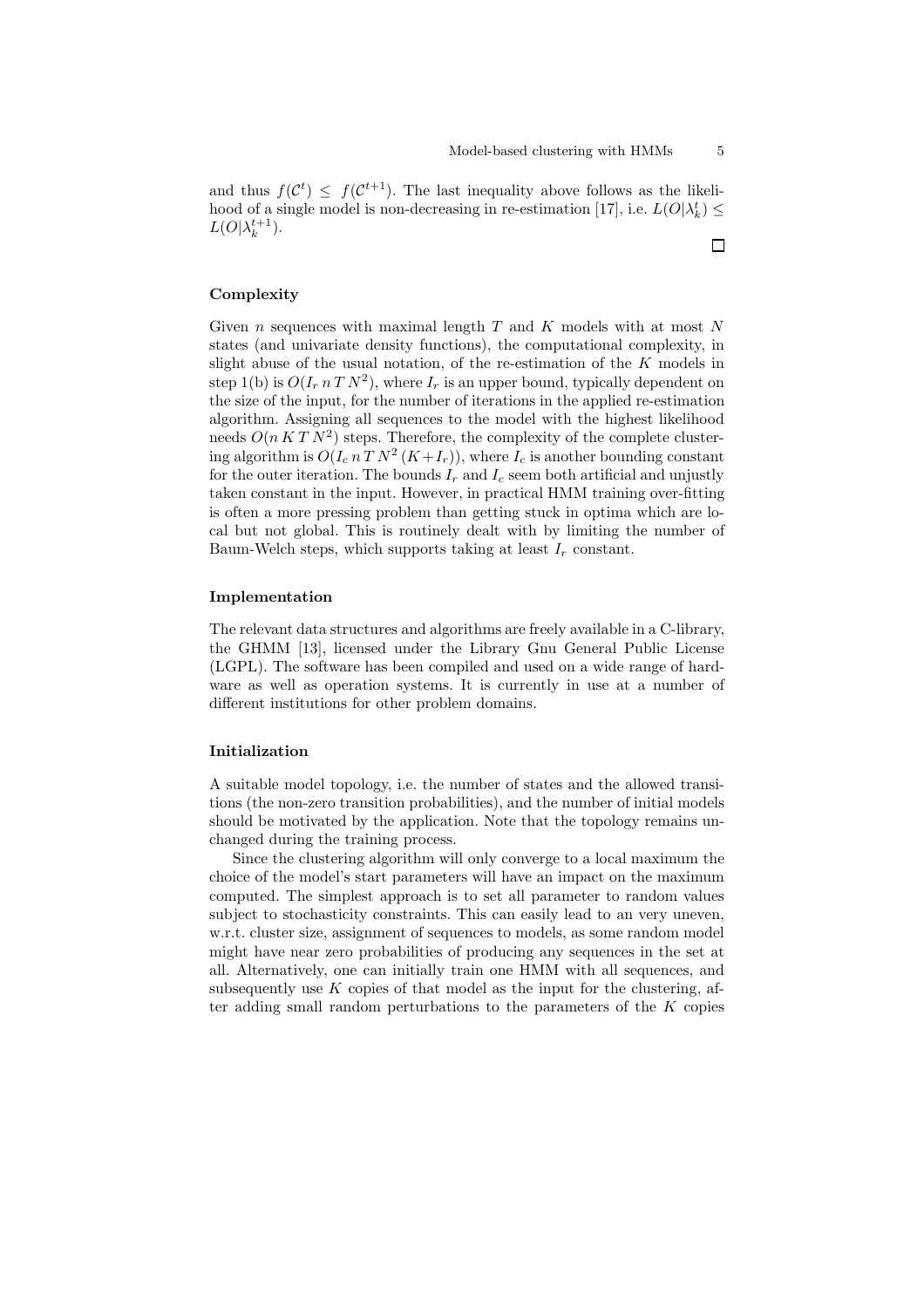individually. Training can be thought of in this case as seeing a divergence of clusters. In any case, one has to pay attention that in the first iteration step each sequence can be build from at least one model — i.e., the likelihood of the set of sequences may not be zero. If there is only a very limited amount of training data available, pseudo-counts or, more rigorously, Dirichlet priors [19] as background distributions in a Bayesian setting can be employed to dispatch with this over-fitting problem effectively.

## **4 Application to loan bank data**

To evaluate the proposed clustering method on real data, we use financial time-series data obtained from the public saving and loan banks in Germany for an ongoing co-operative research project [11]. The fundamental concept behind saving and loan banks is to combine a period of saving money, usually until some threshold  $D$  has been reached, which is the prerequisite for taking out a loan, which then has to be re-payed in fixed installments. Contractual details vary widely, but manual inspection suggested a number of prototypical contract histories making clustering appear feasible.

Each of the data points corresponds to an individual saving and loan contract. It consists of a time-series of feature vectors recorded in yearly intervals. Depending on the respective bank, there might be as many as 3 million data points available.

There are about 40 individual quantities recorded in one feature vector. Out of those, we mainly consider the relative savings amount (RSA). The RSA quantifies the amount of money saved over the last period of twelve months relative, in percent, to the total volume of the loan. It is the most important feature of the time-series, since it is the dominant factor for the further development of the contract, and hence the other recorded quantities. except demographical data etc., depend on it directly or indirectly. Modeling all 40 quantities can be easily accommodated in the HMM-Clustering framework we propose.

In the RSA time-series data a number of typical patterns can be observed, which correspond to different types of behavior. This motivates a theoretical interest in classifying and clustering this data. From a practical point of view, the clustering process is highly relevant as it is the first step towards simulation of the whole collection of contracts. Simulation is used for liquidity forecasting and hence as the basis for executive decisions such as investment strategies or contract design.

The observed time-series exhibit global patterns that correspond to certain deterministic constraints imposed by the terms and regulations of loan banking (e.g. the threshold  $D$  which specifies the end of the saving period). For a good model it is necessary that generated sequences also obey those constraints. In the next section we demonstrate how this non-Markovian behavior can be accounted for in HMM modeling.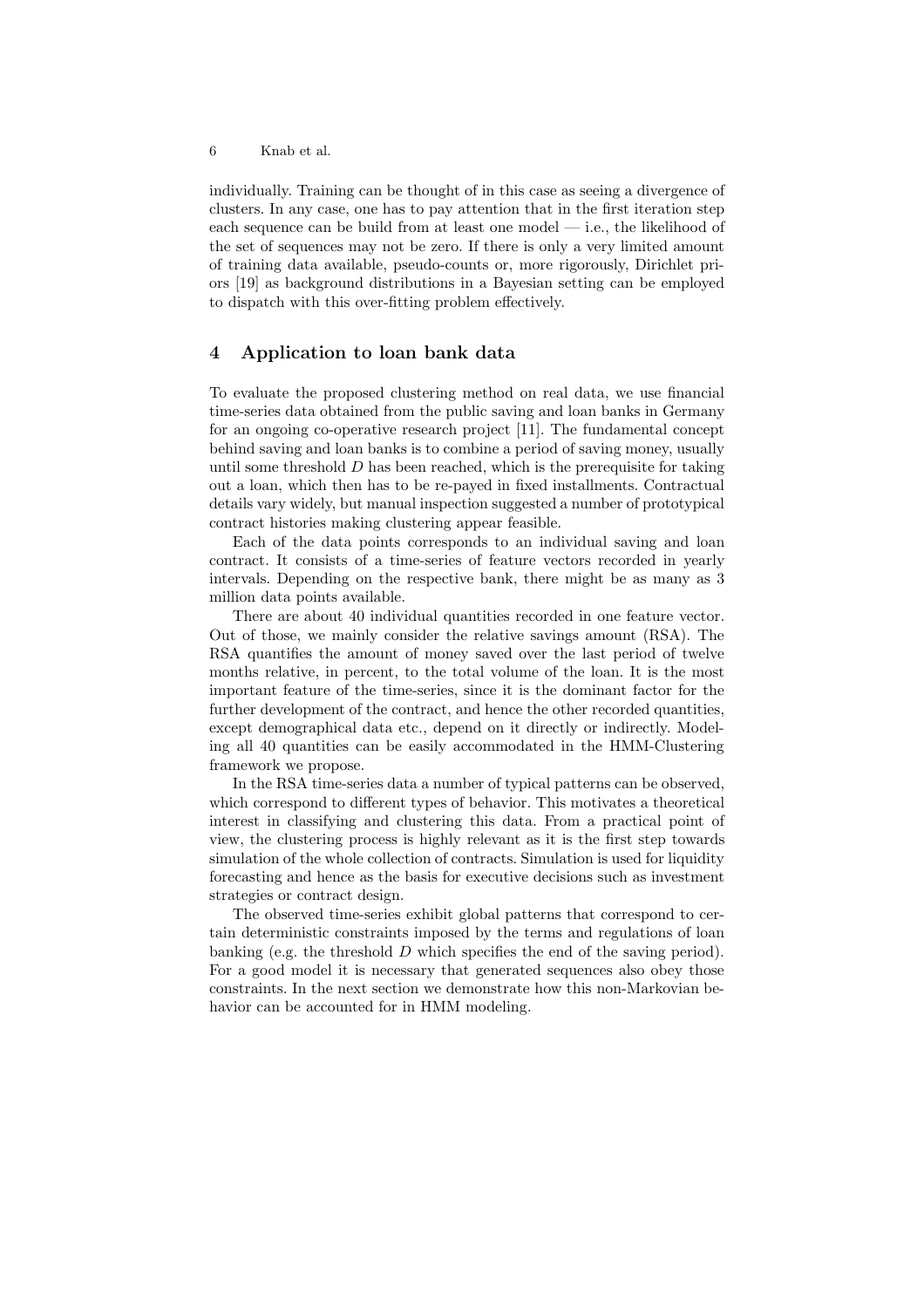## **5 Model extensions**

The basic idea of our Model extension is to allow transition probabilities to vary, similarly to time inhomogeneous Markov chains. However, in our case the transition probabilities do not depend on time but rather on the partial sequence observed so far. As an example we consider a sequence of savings which, when summed, exceed the threshold  $D$ . In most cases the sequence will enter a state corresponding to amortizations instead of remaining in a saving phase state in the next time step.



**Fig. 2.** Graph of an extended HMM with  $L = 3$  conditional transition classes.

To accomplish this for generated sequences we extend the transition Matrix  $A = (a_{i,j})$  to a set of matrices, cf. Fig2:

$$
A \to (A_1, \ldots, A_L).
$$

Suppose the model is in state  $i$  at time  $t$  and we already observed the partial sequence  $(O_1, \ldots, O_t)$ . The current transition matrix  $A_l$  is determined by the function

$$
l = f(O_1, \ldots, O_t).
$$

As a simple example we used the following step-function

$$
f(O_1,\ldots,O_t) = \lceil L\sum_{\tau=1}^t O_\tau \rceil, \text{where } 0 \leq \sum_{\tau=1}^t O_\tau \leq 1.
$$

Further extensions of f can be found in [22]. In [12] it is demonstrated how to modify the usual Baum-Welch reestimation formulas to be applicable to this model extension.

### **6 Experimental Results**

We tested our training algorithm with data sets containing up to 50,000 time series from savings and loan bank data. In a first step we restricted our model to the saving period. Several different model topologies with varying number of states were examined, as well as variations on the number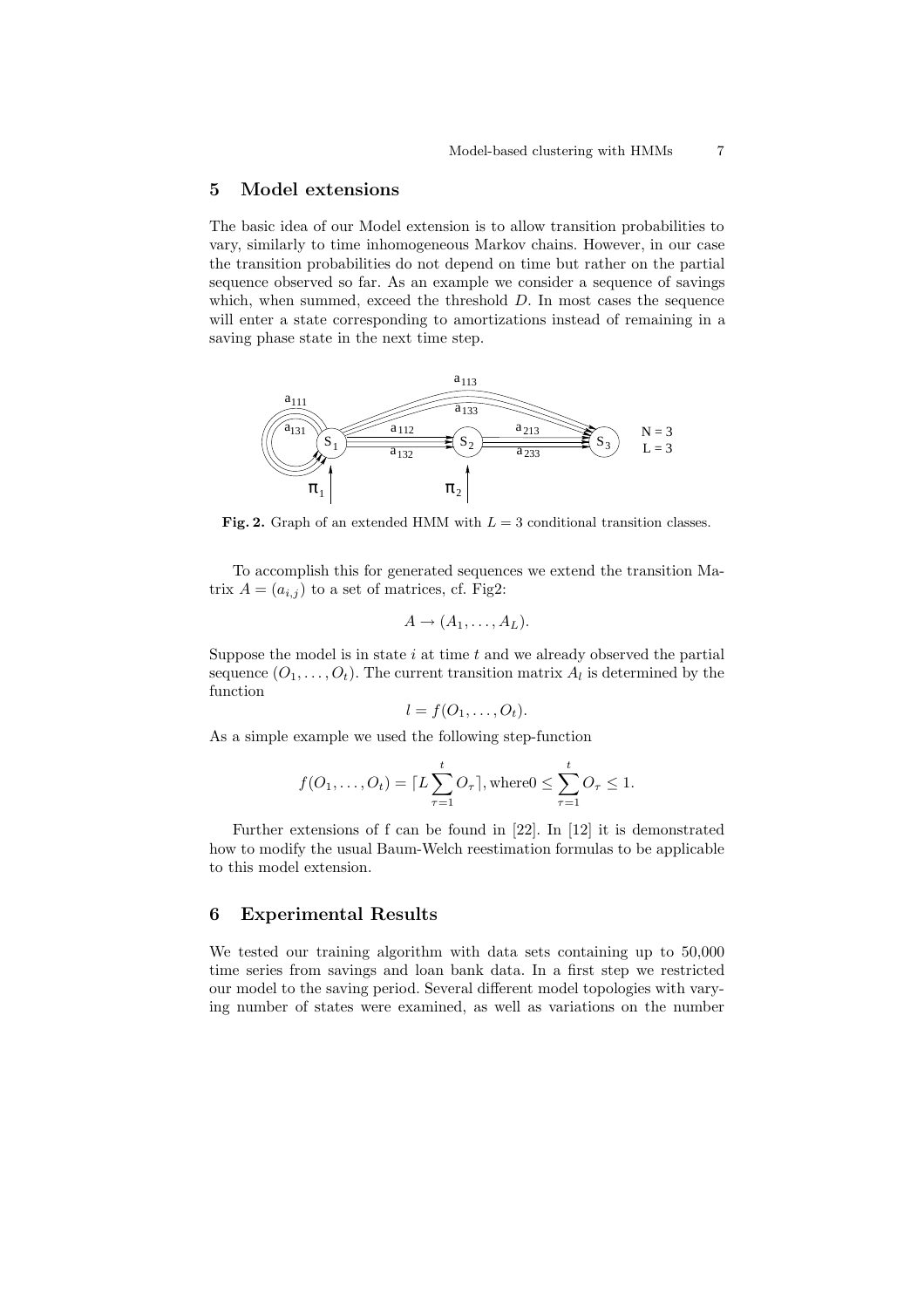

**Fig. 3.** Two different model types for the savings period: a simple left-right-model and a fully connected model topology. Note that the top one can only generate sequences up to length  $T_{\text{max}}$ , while the length distribution for sequences generated by the bottom model is a mixture of exponentials.

of HMMs and transition matrices (not shown). Optimal and stable results were achieved with a simple left-right model with  $N = 13$  states and selftransitions, cf. Fig. 3. The number of HMM clusters was  $K = 9$  and the number of transition matrices was  $L = 6$ . This model parameters are used for the results in this section.

The first quantity to be examined was the sum of the relative savings amount (SRSA) per sequence. Fig. 4 displays the SRSA of the real data and the prediction of three different models: the currently used k-means model [6], the naive HMM approach and our extended model of section 5. The SRSA of the real data is 0.0 until approximately 37 %, reaches a sharp maximum at 39 % and has a long tail until 80 %. Note that the contracts require a savings amount of at least 40 % including interest.

Observe, that the k-means prediction has a much too sharp maximum and consequently a much too small variance due to the fixed time lengths of the k-means prototypes. The naive HMM approach achieves the maximum with high accuracy, but results in a much too broad length distribution. This can be avoided when using our extended model, where both the maximum and the variance are met.

#### **A more complex model: further events in loan banking**

Fig. 5 shows one of the model topologies we investigated with regard to its capability in modeling the complete course of loan bank contracts. The three periods saving, allocation, and repayment correspond to three distinct groups of model states. The states displayed as squares represent certain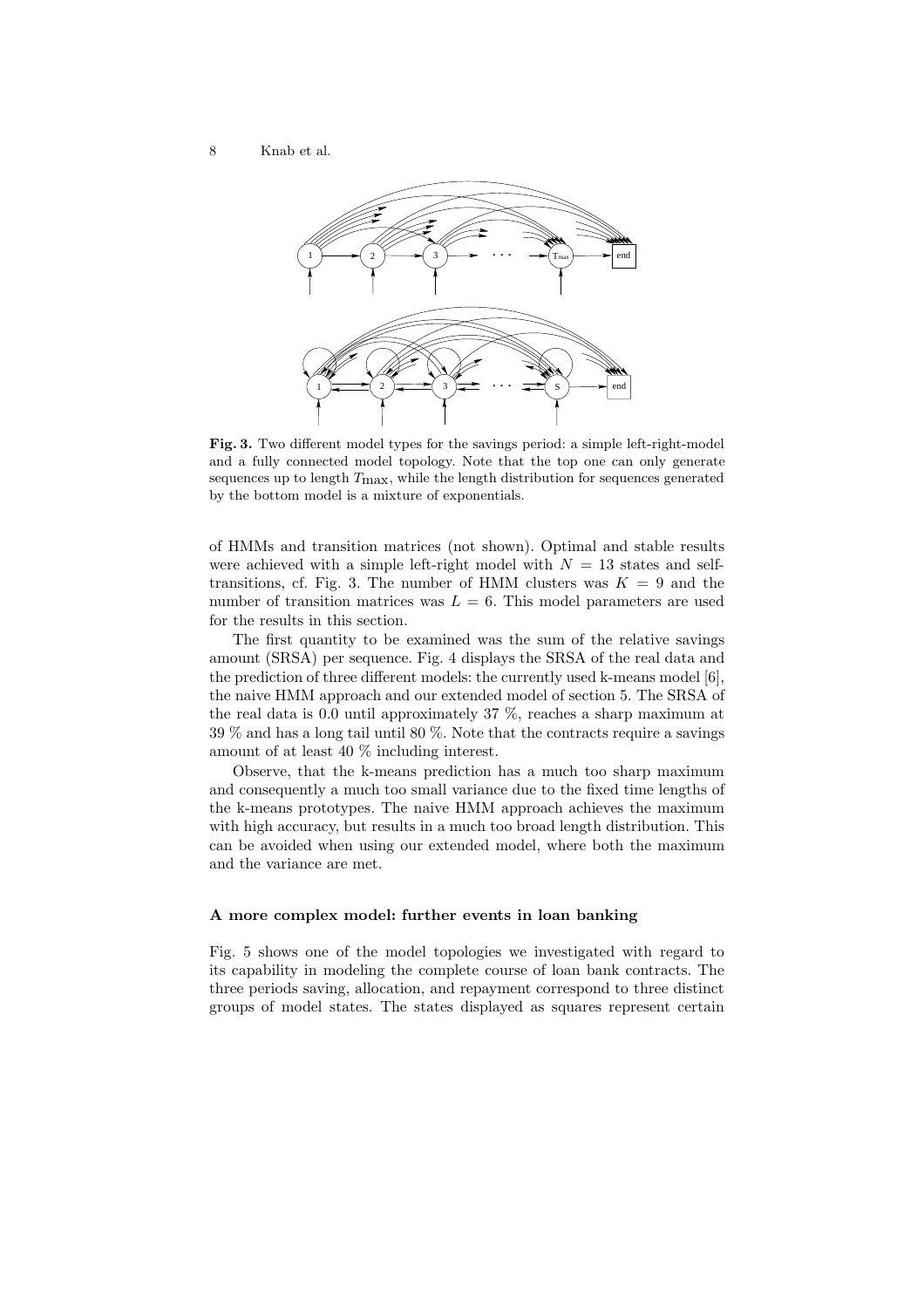

Fig. 4. Sum of relative savings amount (SRSA) for real data, generated data (HMMs and extended HMMs) and weighted k-means prototypes. The horizontal error bars show mean and standard deviation for the observed data.



**Fig. 5.** Graph of an HMM for modeling the three phases of a loan banking contract.

important discrete events such as canceling the contract. The emission probability function of these states is characterized by a very small initial variance and an initial mean value which is used to represent the corresponding event. Furthermore, the emission parameters of these special states are never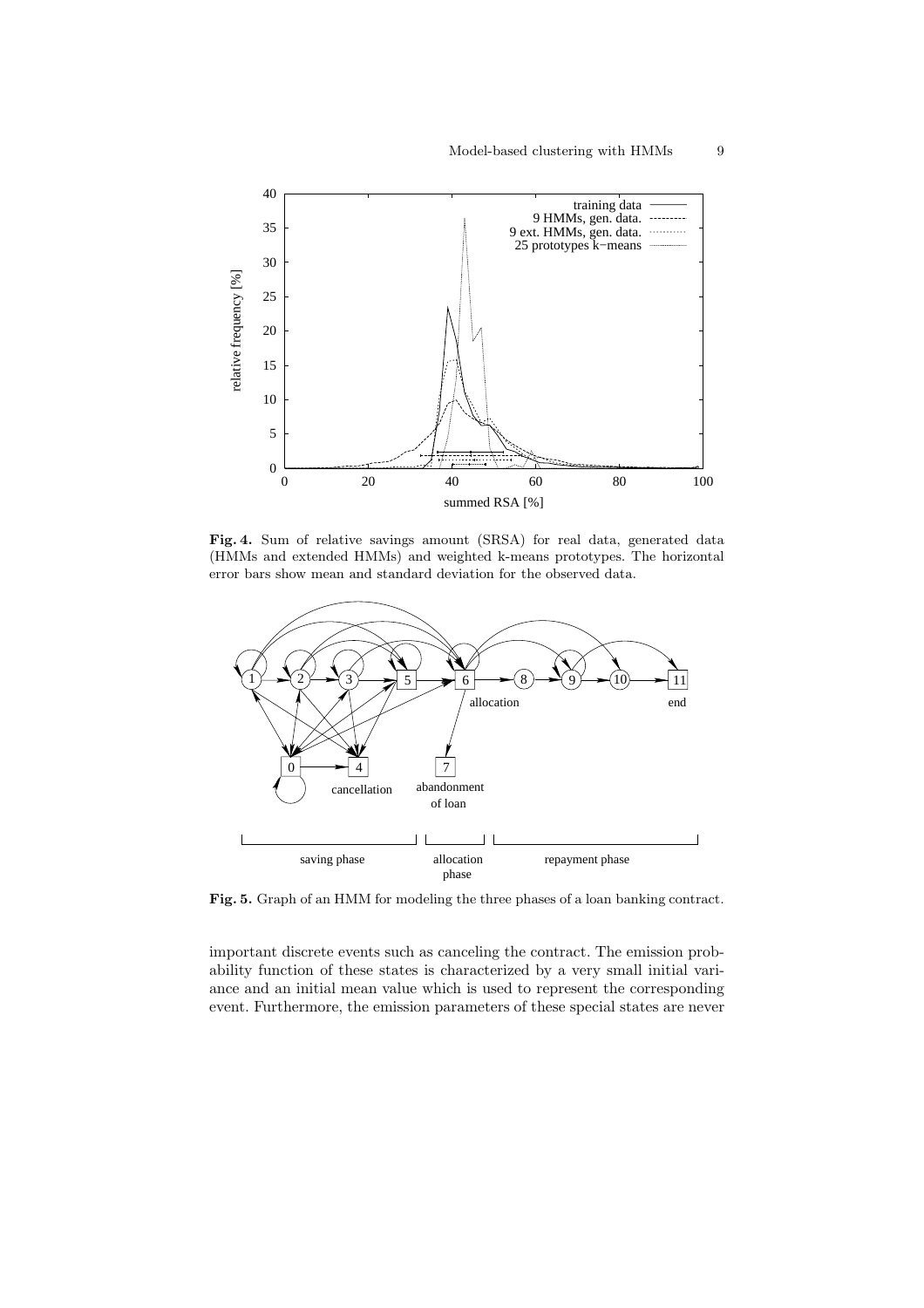changed during training.

Another view is given in Fig. 6. Here the capability of extending truncated real sequences is displayed. The predicted data were generated by two different models (of same size and topology) which were trained on two different sets of sequences. The training sets are: *pred1* containing all contracts for the year 1985 and *pred2* containing contracts regardless of the contract year.

The truncated set consists of all contracts for the year 1986 and the sequences were truncated in 1992 and extended by the above mentioned models until a an end-state (e. g. a state with no outgoing transitions) was reached.

Fig. 6 shows the yearly savings amount (YSA) and the yearly amortizations (YAM) summed over all sequences of the two generated sets (*pred1*, *pred2*) und of the real data (*real*, not truncated here). The YSA data is closely approximated by both predictions. For the YAM graph the prediction using the training set *pred1* is more accurate.



**Fig. 6.** Real and predicted yearly savings amount (YSA) and amortizations (YAM) for two different training scenarios. Prediction starts 1993.

# **7 Conclusion and Outlook**

We presented a new algorithm for clustering data, which performed well for the task of generating statistical models for prediction of loan bank customer collectives. The generated clusters represent groups of customers with similar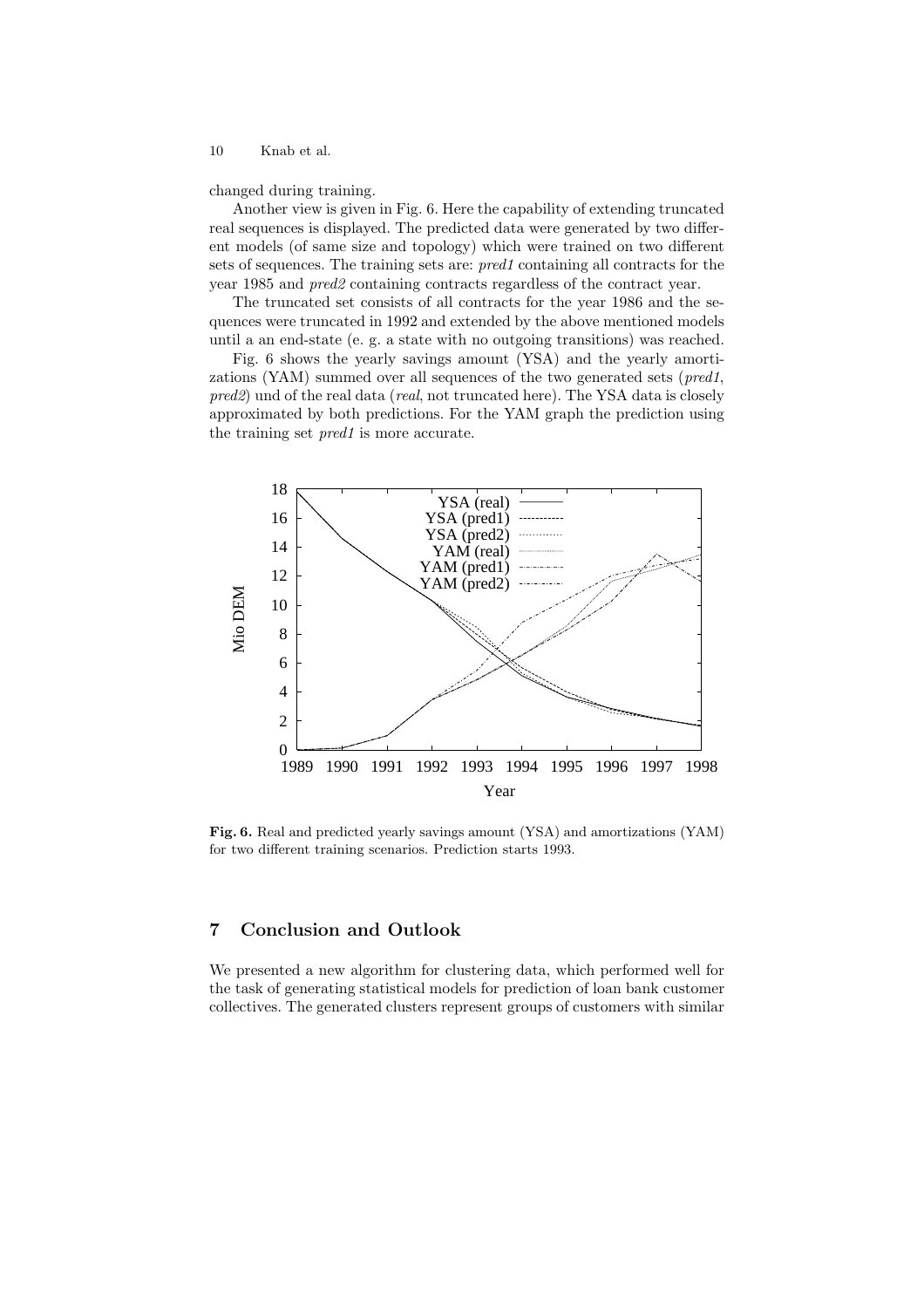behavior. The prediction quality exceeds the previously used k-means based approach.

HMMs lend themselves to various extensions [8,21]. Therefore, we were able to incorporate many other relevant loan-bank parameters into our current model. These can then be estimated with *one* homogeneous statistical training algorithm, instead of using a collection of individual heuristics. We expect an even higher overall prediction accuracy and a further reduction of human intervention when applied to this and other application problems. These results will be described elsewhere [12,22]. The clustering approach is general in its applicability: An analysis of gene expression data from experimental genetics is forthcoming [18].

On a more pragmatic note: HMMs can be easily visualized, cf. Fig. 5. This visualization is a crucial aid in effectively communicating peculiarities of models to experts from the problem domain, who otherwise might not be able to fully participate in the modeling process.

## **8 Acknowledgments**

The research was conducted at the Center for Applied Computer Science at the University of Cologne (ZAIK) and partially (BK, BW) funded by the German Landesbausparkassen. The authors would like to thank Prof. Dr. R. Schrader (ZAIK) for his support.

## **References**

- 1.L. E. Baum and T. Petrie. Statistical inference for probabilistic functions of finite Markov chains. Ann. Math. Statist., 37:1554–1563, 1966.
- 2.L. E. Baum, T. Petrie, G. Soules, and N. Weiss. A maximization technique occurring in the statistical analysis of probabilistic functions of Markov chains. Ann. Math. Statist., 41:164–171, 1970.
- 3.C. Becchetti and L. Prina Ricott. Speech Recognition: Theory and  $C++$  Implementation. John Wiley & Sons, New York, 1999.
- 4.C. J. Burke and M. Rosenblatt. A markovian function of a markov chain. Ann. math. stat., 29:1112–1120, 1958.
- 5.Robert J. Elliott, Lakhdar Aggoun, and John B. Moore. Hidden Markov models. Springer-Verlag, New York, 1995. Estimation and control.
- 6.Bachem A. et al. Analyse großer Datenmengen und Clusteralgorithmen im Bausparwesen. In C. Hipp, W. Eichhorn, W.-R., and W.-R. Heilmann, editors, Beiträge zum 7. Symposium Geld, Finanzwirtschaft, Banken und Versicherungen, Dezember 1996, number 257, pages 955–961, 1997.
- 7.B.S. Everitt. Cluster Analysis. Edward Arnold, London, 1993.
- 8.Z. Ghahramani and M. I. Jordan. Factorial hidden Markov models. Machine Learning, 29:245–273, 1997.
- 9.I. Holmes and W. J. Bruno. Finding regulatory elements using joint likelihoods for sequence and expression profile data. Proc Int Conf Intell Syst Mol Biol, 8:202–10, 2000.